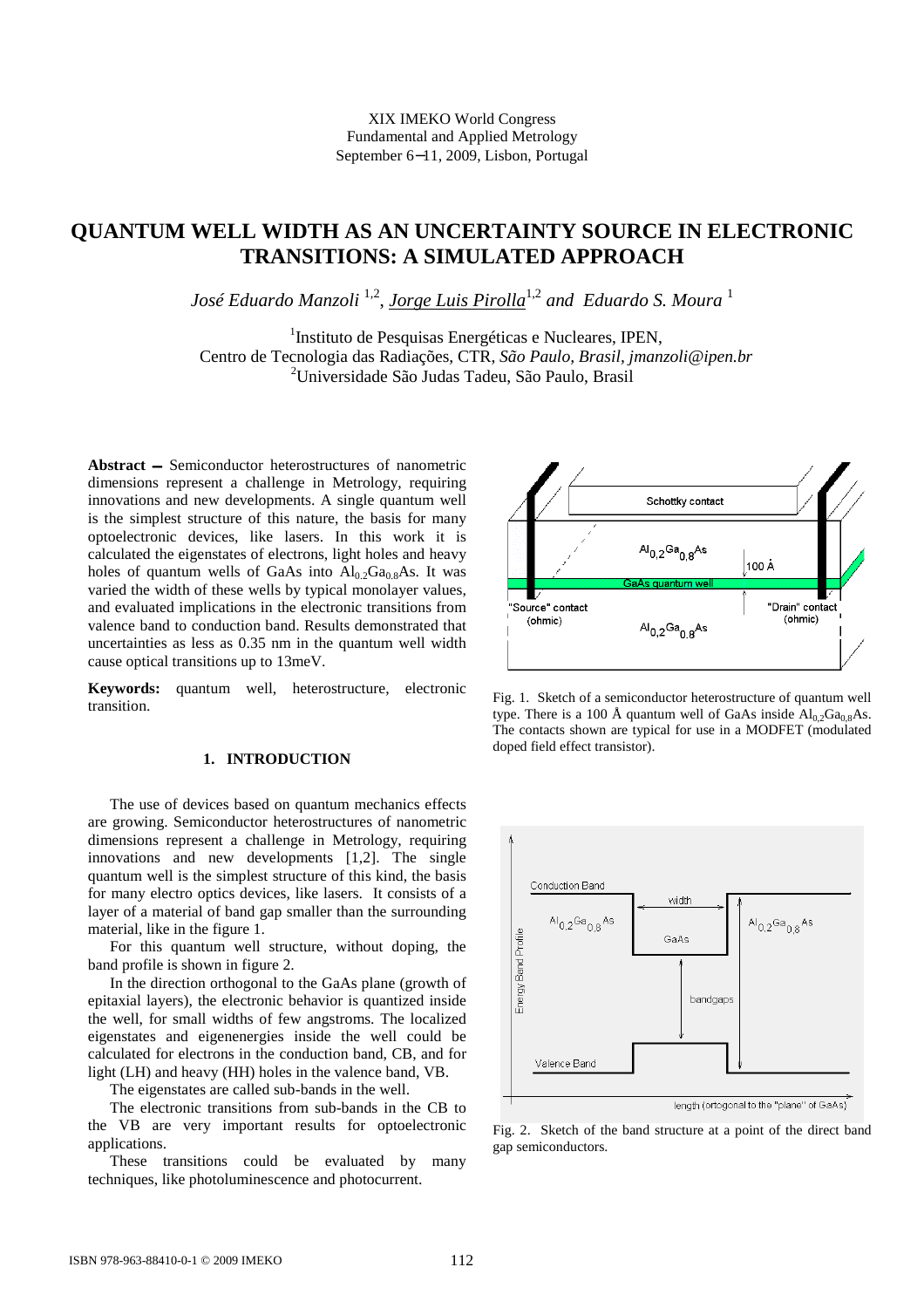In this work a numerical model, based on a fully quantum-mechanical solution of Schrödinger equation, in an effective mass approach, was used to calculate the eigenstates of electrons, light holes and heavy holes of quantum wells of GaAs into  $Al_{0.2}Ga_{0.8}As$  [3-7].

 It was varied the width of these wells by typical monolayer values that could be a source of experimental uncertainty. The scope of this work is to evaluate some implications of this uncertainty in the electronic transitions.

### **2. MODEL DESCRIPTION**

 The model is based on the effective mass approximation, where the electron wave function is taken as the product of a Bloch function and an envelope function, solution of the time-independent Schrödinger equation:

$$
H\phi_i = E_i \phi_i \tag{1}
$$

 $E_i$  is the eigenenergy or subband, inside the quantum well.  $\phi_i$  is the eigenfunction.

 The proposed Hamiltonian, H, takes the kinetic energy operator and the effective potential energy  $(V_{ef})$  terms are given by the band profile. Thus, one gets:

$$
H = -\frac{\hbar^2}{2} \frac{d}{dx} \frac{1}{m^*(x)} \frac{d}{dx} + V_{ef}(x)
$$
 (2)

x is taken as the direction perpendicular to the epitaxial layers. Therefore,  $m^*(x)$  is the position dependent effective mass. The effective potential  $V_{ef}$  is given by the band profile of figure 2, with experimental parameters taken from [8].

 In particular, the eigenstates of the Schrödinger equation are calculated by using a split-operator algorithm [3,4,7], through a non-uniform finite difference discretization scheme, under the boundary conditions that the wave function must vanish at the substrate and the Schottky barrier.

#### **3. RESULTS**

 Typical results from this procedures are exemplified in figure 3. It was plotted the quantum well profile (dotted line) and the probability density profile (continuous lines) of two electronic sub-bands. For clarity, these two functions are aligned with the respective sub-band energies (left scale).

 The values of all sub-bands for electrons (EE) in CB and for the heavy (HH) and light holes (LH) in VB were calculated and are shown in Table 1.

**Table 1.** Sub-bands for electrons (EE), in CB, light holes (LH) and heavy holes (HH), in VB, for many well widths. The values are obtained considering the top of the well as reference (0,0 meV).

| width $(A)$ | EE (meV)    | LH (meV)  | HH (meV)  |  |
|-------------|-------------|-----------|-----------|--|
| 2.00        | $-53,740$   | $-15,080$ | $-46,218$ |  |
| 2.25        | $-62,187$   | $-18,036$ | $-50,553$ |  |
|             |             |           | $-73,238$ |  |
| 5.00        | $-125,280$  | $-45,452$ | $-36,108$ |  |
|             |             |           | $-74,155$ |  |
| 5.25        | $-128,808$  | $-47,270$ | $-39,288$ |  |
|             |             |           | $-81,241$ |  |
| 9.00        | $-160,709$  | $-65,060$ | $-65,676$ |  |
|             | $-65,832$   | $-11,847$ | $-40,657$ |  |
|             |             |           | $-9,3666$ |  |
|             |             |           | $-81,477$ |  |
| 9.25        | $-161,958$  | $-65,806$ | $-66,595$ |  |
|             | $-70,138$   | $-13,673$ | $-42,600$ |  |
|             |             |           | $-12,101$ |  |
|             |             |           | $-81,697$ |  |
| 9.50        | $-163,138$  | $-66,514$ | $-67,457$ |  |
|             | $-74,2714$  | $-15,493$ | $-44.431$ |  |
|             |             |           | $-14,789$ |  |
|             |             |           | $-81,983$ |  |
| 9.85        | $-164,685$  | $-67,449$ | $-68,573$ |  |
|             | $-79,766$   | $-18,015$ | $-46,817$ |  |
|             |             |           | $-18,419$ |  |
|             |             |           | $-82,097$ |  |
| 10.00       | $-165,314$  | $-67,830$ | $-69,021$ |  |
|             | $-82,021$   | $-19,081$ | $-47,781$ |  |
|             |             |           | $-19,829$ |  |
|             |             |           | $-82,278$ |  |
| 10.25       | $-166,318$  | $-68,441$ | $-69.733$ |  |
|             | $-85,651$   | $-20,830$ | $-49,314$ |  |
|             |             |           | $-22,319$ |  |
|             |             |           | $-82,449$ |  |
| 10.50       | $-167,273$  | $-69,023$ | $-70,403$ |  |
|             | $-89,127$   | $-22,545$ | $-50,762$ |  |
|             |             |           | $-24,663$ |  |
| 10.75       |             |           | $-82,619$ |  |
|             | $-168,179$  | $-69,579$ | $-71,034$ |  |
|             | $-92,456$   | $-24,219$ | $-52,130$ |  |
|             |             |           | $-26,883$ |  |
|             |             |           | $-82,760$ |  |
| 11.00       | $-169,0405$ | $-70,109$ | $-71,628$ |  |
|             | $-95,6394$  | $-25,852$ | $-53,424$ |  |
|             |             |           | $-29,004$ |  |

 The possible transitions from electronic sub-bands, in CB, to heavy and light holes, in VB, are illustrated in figure 4 and calculated for all possible values in Table 2a and 2b.

 Small variations like 0,25 nm in the well with could cause 13 meV of difference in the sub-band transition, for small wells (see the first two lines on Table 2a), but for larger wells, these sub-band transitions are from two to five meV.

Transitions from higher subbands (EEj, HHj and LHj with j equal to 2 or 3) of CB to higher subbands of VB are mostly affected by the changes in width of the well.

 For wells of widths from the 2 nm to 10 nm, the mean variation is 3,5meV.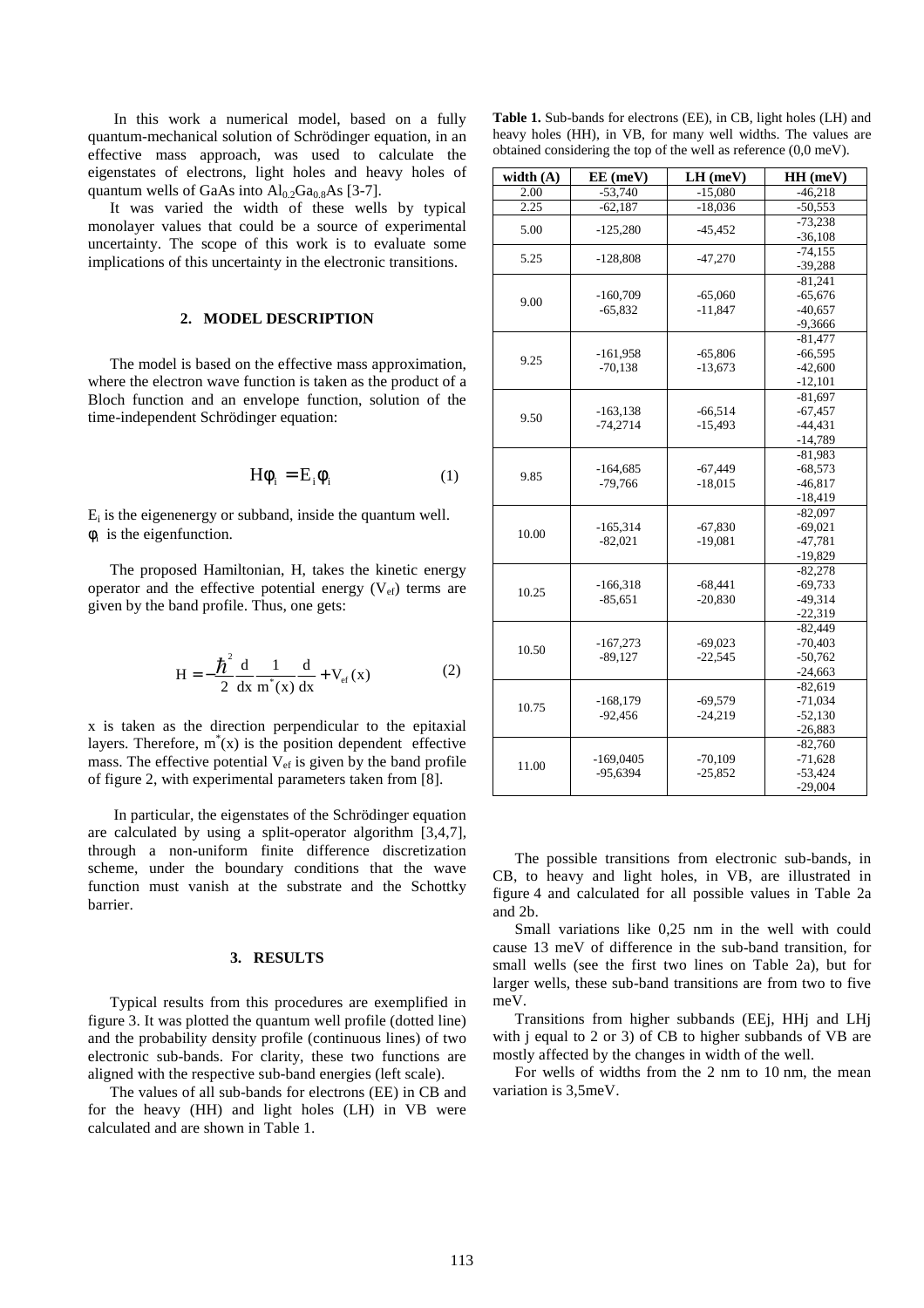Table 2a. **Sub-bands transitions from electronic subbands (EE1) to light holes (LH) and heavy holes (HH) sub-bands for many well widths.** 

| well width<br>(A) | <b>EE1-</b><br>LH1<br>(meV) | EE1-<br>HH1 | <b>EE1-</b><br>LH2 | EE1-<br>HH2 | <b>EE1-</b><br>HH <sub>3</sub> | EE1-<br>HH4 |
|-------------------|-----------------------------|-------------|--------------------|-------------|--------------------------------|-------------|
| 20                | 1731                        | 1700        |                    |             |                                |             |
| 22,5              | 1720                        | 1687        |                    |             |                                |             |
| 50                | 1629                        | 1601        |                    | 1638        |                                |             |
| 52,5              | 1624                        | 1597        |                    | 1632        |                                |             |
| 90                | 1574                        | 1558        | 1627               | 1573        | 1598                           | 1630        |
| 92,5              | 1572                        | 1556        | 1624               | 1571        | 1595                           | 1626        |
| 95                | 1570                        | 1555        | 1621               | 1569        | 1592                           | 1622        |
| 98.5              | 1568                        | 1553        | 1617               | 1567        | 1588                           | 1617        |
| 100               | 1567                        | 1552        | 1615               | 1565        | 1587                           | 1615        |
| 102,5             | 1565                        | 1551        | 1613               | 1564        | 1584                           | 1611        |
| 105               | 1564                        | 1550        | 1610               | 1562        | 1582                           | 1608        |
| 107,5             | 1562                        | 1549        | 1607               | 1561        | 1579                           | 1605        |
| 110               | 1561                        | 1548        | 1605               | 1559        | 1577                           | 1602        |

Table 2b. **Sub-bands transitions from electronic sub-bands (EE2) to light holes (LH) and heavy holes (HH) sub-bands for many well widths.** 

| well width<br>(A) | EE2-<br>LH1 | EE2-<br>HH1 | EE2-<br>L <sub>H2</sub> | EE2-<br>HH2 | <b>EE2-</b><br>HH <sub>3</sub> | <b>EE2-</b><br>HH4 |
|-------------------|-------------|-------------|-------------------------|-------------|--------------------------------|--------------------|
| 90                | 1669        | 1653        | 1722                    | 1668        | 1693                           | 1725               |
| 92,5              | 1664        | 1648        | 1716                    | 1663        | 1687                           | 1718               |
| 95                | 1659        | 1644        | 1710                    | 1658        | 1681                           | 1711               |
| 98,5              | 1653        | 1638        | 1702                    | 1651        | 1673                           | 1702               |
| 100               | 1650        | 1636        | 1699                    | 1649        | 1670                           | 1698               |
| 102,5             | 1646        | 1632        | 1693                    | 1644        | 1665                           | 1692               |
| 105               | 1642        | 1628        | 1688                    | 1640        | 1660                           | 1686               |
| 107,5             | 1638        | 1625        | 1683                    | 1636        | 1655                           | 1680               |
| 110               | 1634        | 1621        | 1678                    | 1633        | 1651                           | 1675               |



Fig. 3. Probability densities of the two only electronic states inside the quantum well of 10 nm width. The effective potential is the dotted line. Each density is aligned with its respective sub-band value, refereed to the top of the well (0 meV).

## **4. CONCLUSION**

It was analyzed quantum wells from 2 nm to 11 nm. The possible electronic transitions from de CB to VB were calculated, considering the calculated values of quantum sub-bands of electrons and holes and the band gap.

 Uncertainties like 0,25 nm (typical value of one crystal monolayer) in the well width could give optical transitions uncertainties from few meV up to 13 meV, for small wells.

 Of course, a more accurate study should be developed, but this study and numerical procedure could be a tool to this development, and these results are a warning to these quantum metrological area.



Fig. 4. Sketch of transitions from the electronic sub-bands to the light hole sub-bands.

#### **REFERENCES**

- [1] J. Cazaux. "Errors in nanometrology by SEM" Nanotechnology, 15 , pgs. 1195-1199, 2004.
- [2] W.J. Walecki, R. Lu, J. Lee, M. Watman, S.H. Lau, A. Koo. "Novel non-contact wafer mapping and stress metrologies for thin and ultrathin chip manufacturing applications" 3rd International Workshop on Thin Semiconductor Devices – Manufacturing and Applications November, 2002, Munich, Germany.
- [3] J. E. Manzoli. "Dinâmica de Pacotes de Onda em Fios e Poços Quânticos duplos Assimétricos e Acoplados." MSc. Dissertation. São Paulo, 1993.
- [4] J. E. Manzoli. "Efeito de Campo em Heteroestruturas Semicondutoras de Dispositivos Eletrônicos Quânticos." PhD Thesis. São Paulo, 1998.
- [5] J. E. Manzoli, M. A. Romero, and O. Hiplito. " On the Capacitance-Voltage Modeling of Strained Quantum-Well MODFET´s." IEEE Journal of Quantum Electronics. , v.34, 1998.
- [6] J. E. Manzoli and O. Hiplito, " Finite Superlattice with a localized state: A possible new submillimeter wave emitter, in